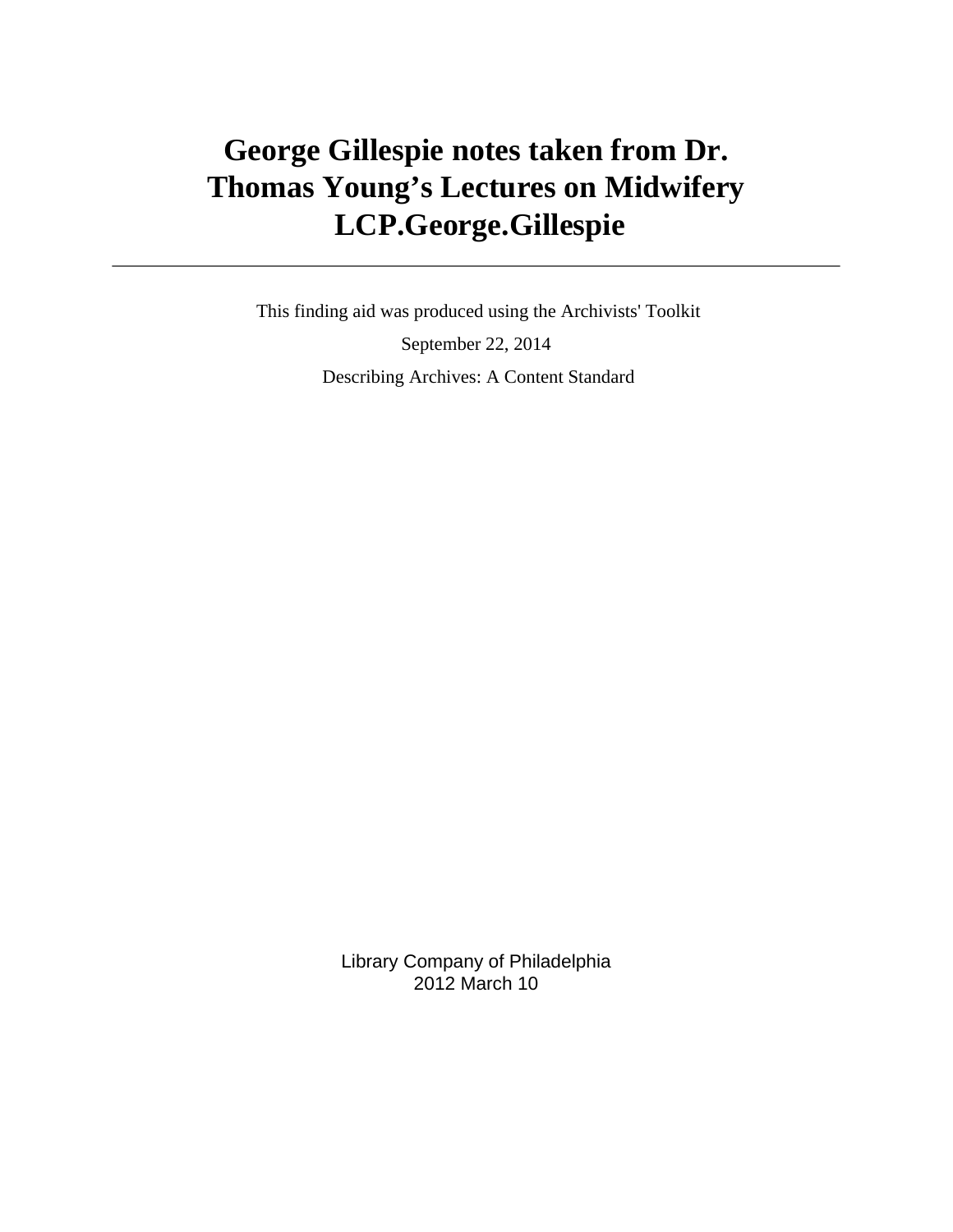# **Table of Contents**

 $\overline{\phantom{a}}$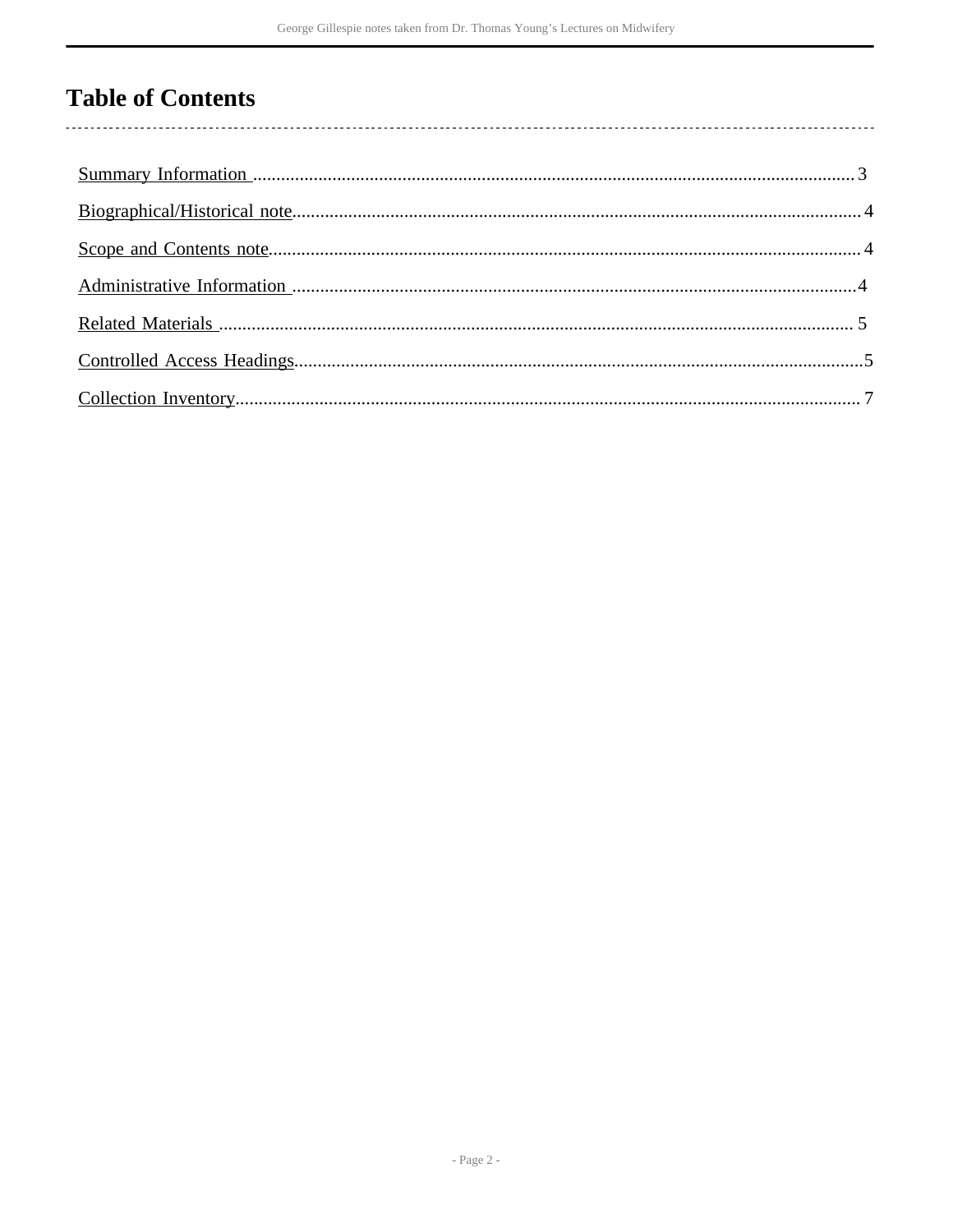# <span id="page-2-0"></span>**Summary Information**

| <b>Repository</b> | Library Company of Philadelphia                                                                                                                                                                                                                                                                                                                                                                                                                                                                                                                                                                                                        |
|-------------------|----------------------------------------------------------------------------------------------------------------------------------------------------------------------------------------------------------------------------------------------------------------------------------------------------------------------------------------------------------------------------------------------------------------------------------------------------------------------------------------------------------------------------------------------------------------------------------------------------------------------------------------|
| <b>Creator</b>    | Gillespie, George                                                                                                                                                                                                                                                                                                                                                                                                                                                                                                                                                                                                                      |
| <b>Title</b>      | George Gillespie notes taken from Dr. Thomas Young's Lectures on<br>Midwifery                                                                                                                                                                                                                                                                                                                                                                                                                                                                                                                                                          |
| <b>Date</b>       | 1761                                                                                                                                                                                                                                                                                                                                                                                                                                                                                                                                                                                                                                   |
| <b>Extent</b>     | 2.0 volumes                                                                                                                                                                                                                                                                                                                                                                                                                                                                                                                                                                                                                            |
| Language          | English                                                                                                                                                                                                                                                                                                                                                                                                                                                                                                                                                                                                                                |
| <b>Abstract</b>   | Dr. Thomas Young, 1730-1783, was appointed a professor of midwifery<br>at the University of Edinburgh from 1756 until his death in 1783. He is<br>generally considered to be the father of the University of Edinburgh's<br>School of Obstetrics. During his tenure, he created a Lying-In Ward at<br>the Royal Infirmary, later the Edinburgh Maternity Hospital, to give<br>clinical lectures. George Gillespie appears to have been a student of Dr.<br>Young, and this collection consists of two volumes containing Gillespie's<br>verbatim notes of Dr. Young's Lectures on Midwifery at the University of<br>Edinburgh in 1761. |

### **Preferred Citation note**

[Description and date of item], [Volume number], George Gillespie notes taken from Dr. Thomas Young's Lectures on Midwifery, 1761, Library Company of Philadelphia.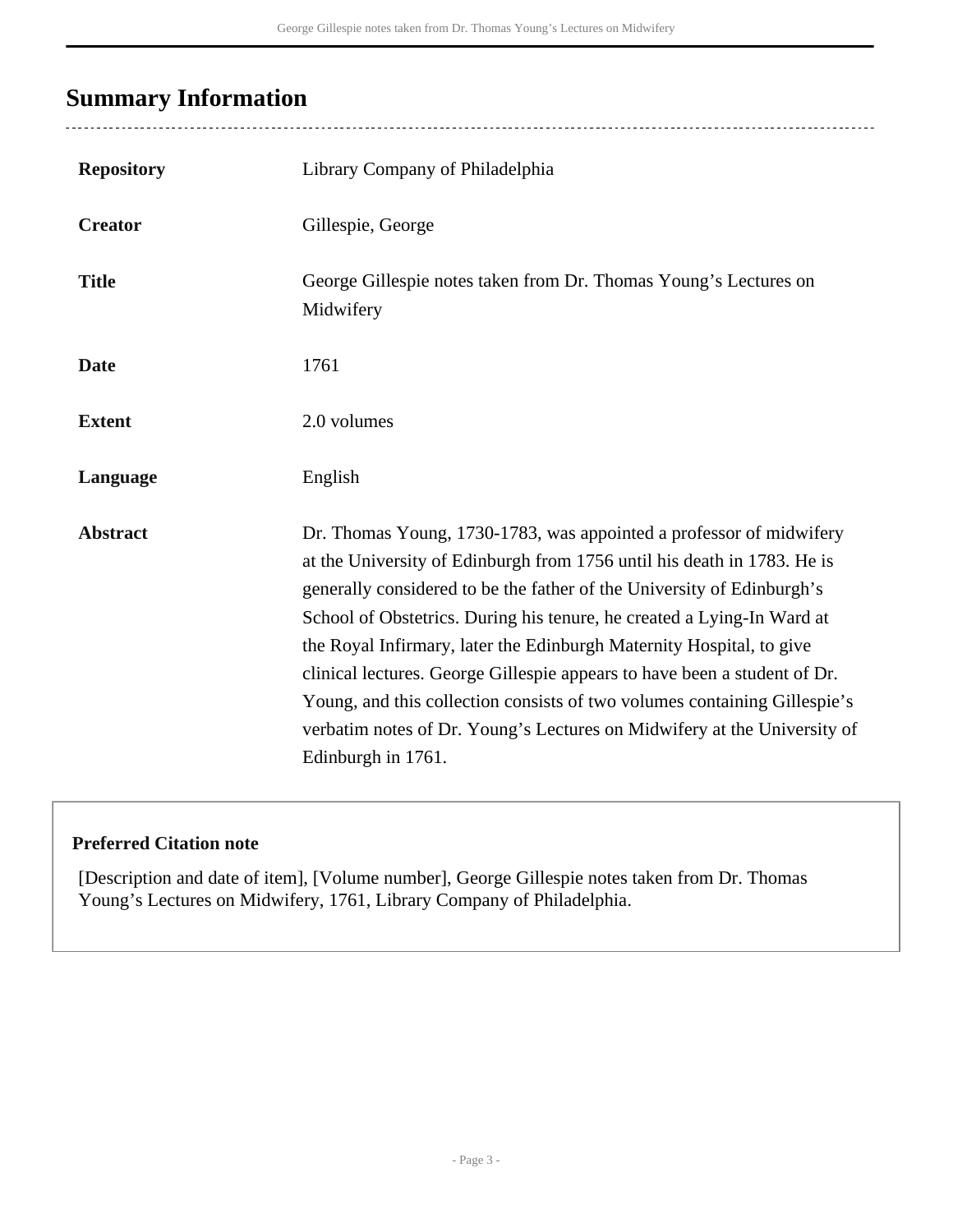# <span id="page-3-0"></span>**Biographical/Historical note**

Dr. Thomas Young, 1730-1783, was appointed a professor of midwifery at the University of Edinburgh from 1756 until his death in 1783. He is generally considered to be the father of the University of Edinburgh's School of Obstetrics. During his tenure, he created a Lying-In Ward at the Royal Infirmary, later the Edinburgh Maternity Hospital, to give clinical lectures. George Gillespie appears to have been a student of his lectures on midwifery in the year 1761.

Although only males were allowed to be physicians in the late 1700s, the majority of them had little training in obstetrics because "obstetrics was almost exclusively in the hands of midwives [and] it was, therefore, not considered necessary to teach medical students," (Macafee, page 32). When Dr. Thomas Young was appointed professor in 1756, he began teaching midwifery at the University of Edinburgh. Dr. Young taught midwifery lectures until his death in 1783, but "it was not until 1833, fifty years after his death, that systematic lectures in midwifery were made compulsory," (Macafee, page 32). In order to teach in a clinical setting: "by permission of the manager [of the Royal Infirmary], but at Dr. Young's expense, [a ward] was fitted up for four lying-in women, or as many more as Dr. Young could accommodate," (Macafee, page 32). According to C.H.G. Macafee, during the twenty-seven years that Young served a teacher of medical students in Edinburgh, "his teaching influenced the practice of midwifery not only in Scotland but in other countries," (page 32).

### **Bibliography:**

Macafee, C.H.G. "Medical Students and the Teaching of Midwifery: Opening address, Royal Victoria Hospital, Belfast, Winter Session, 1942." *Ulster Medical Journal*, 1943 May; 12(1): 24–40.

## <span id="page-3-1"></span>**Scope and Contents note**

This collection consists of two volumes which contain what appears to be verbatim notes taken by George Gillespie from Dr. Young's Lectures on Midwifery at the University of Edinburgh in 1761. The first volume primarily focuses on the history of midwifery, basic female anatomy and common gynecological problems and disorders. Topics in the second volume include techniques for removing the placenta, laborious labors, use of the forceps, properties of different kinds of milk, and a host of possible complications. Both volumes contain an index.

## <span id="page-3-2"></span>**Administrative Information**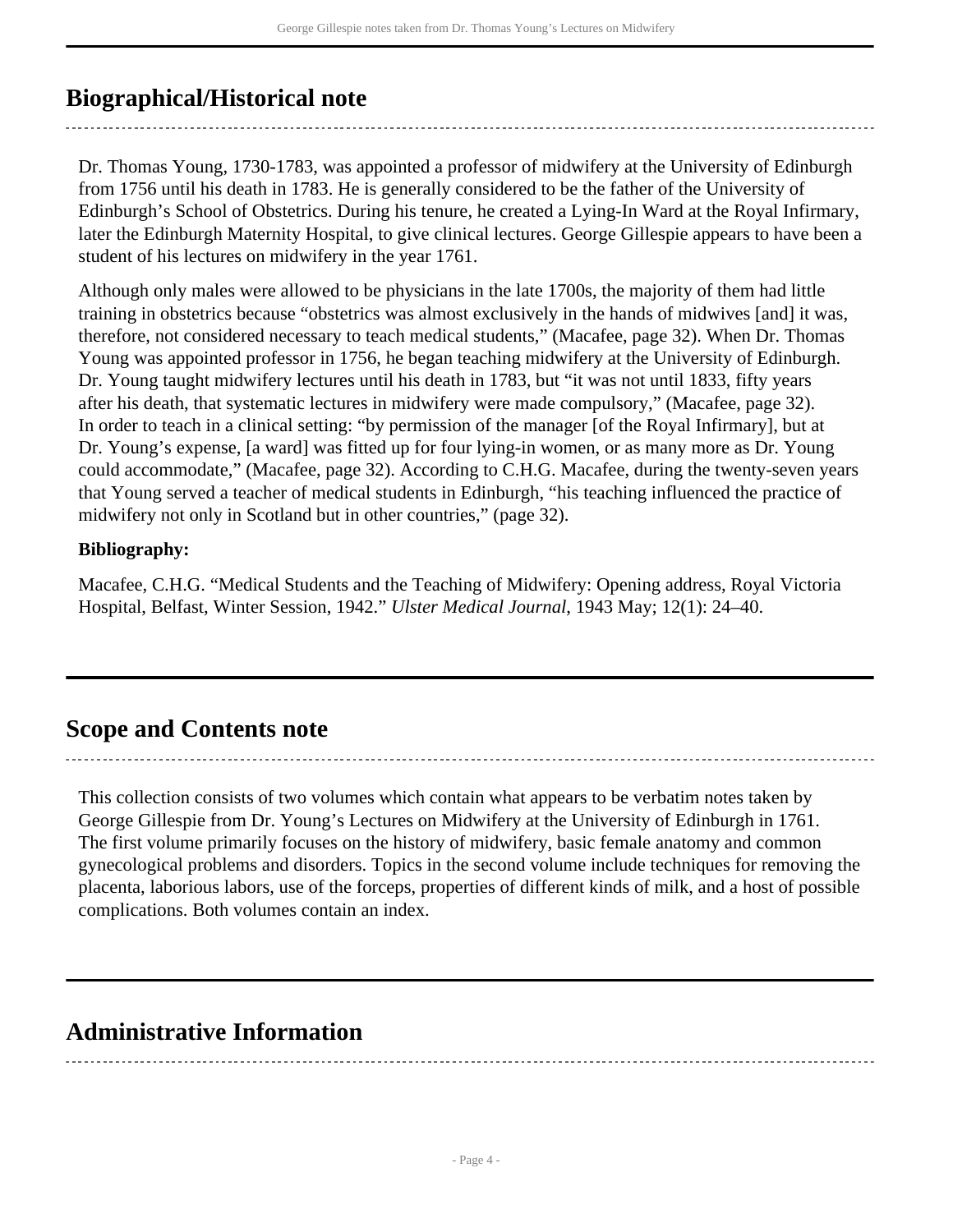#### **Publication Information**

Library Company of Philadelphia 2012 March 10

#### **Conditions Governing Access note**

This collection is open for research use, on deposit at the Historical Society of Pennsylvania, 1300 Locust Street, Philadelphia, PA 19107. For access, please contact the Historical Society at 215-732-6200 or visit http://www.hsp.org.

#### **Conditions Governing Use note**

Copyright restrictions may apply. Please contact the Library Company of Philadelphia with requests for copying and for authorization to publish, quote or reproduce the material.

# <span id="page-4-0"></span>**Related Materials**

#### **Related Archival Materials note**

College of Physicians of Philadelphia:

Notes on Thomas Young's lectures on midwifery, circa 1777, Collection 10a/120; and John McMorran's notes on Thomas Young's lectures on midwifery, 1782-1783, Collection 10a/119.

Wellcome Library:

[Sir] Charles Blagden's notes on Thomas Young's lectures on midwifery, circa 1770, MSS.5103-5107

### <span id="page-4-1"></span>**Controlled Access Headings**

#### **Corporate Name(s)**

• University of Edinburgh.

#### **Genre(s)**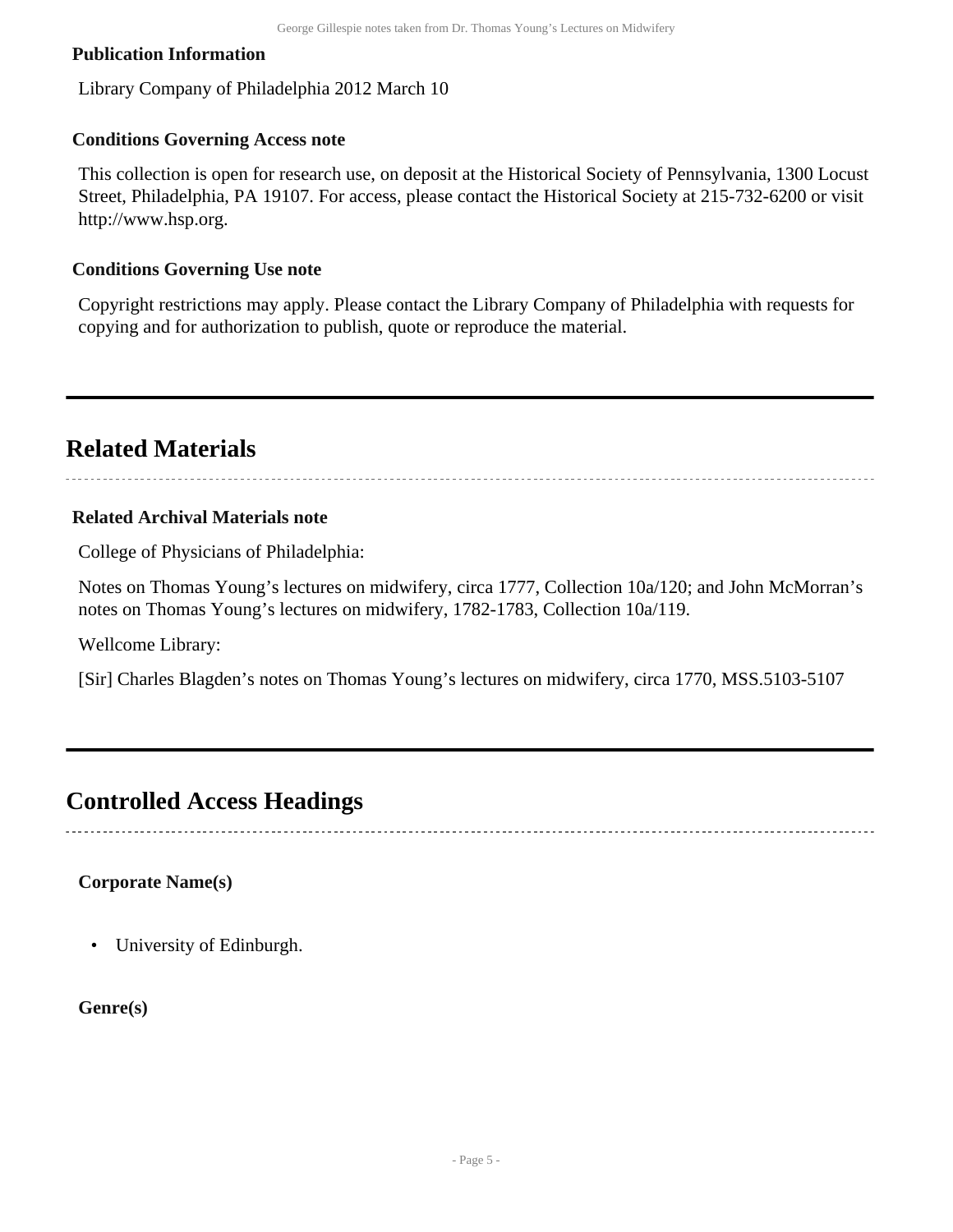• Notes

### **Personal Name(s)**

• Young, Thomas, d. 1783

### **Subject(s)**

- Medical education
- Medicine
- Midwifery